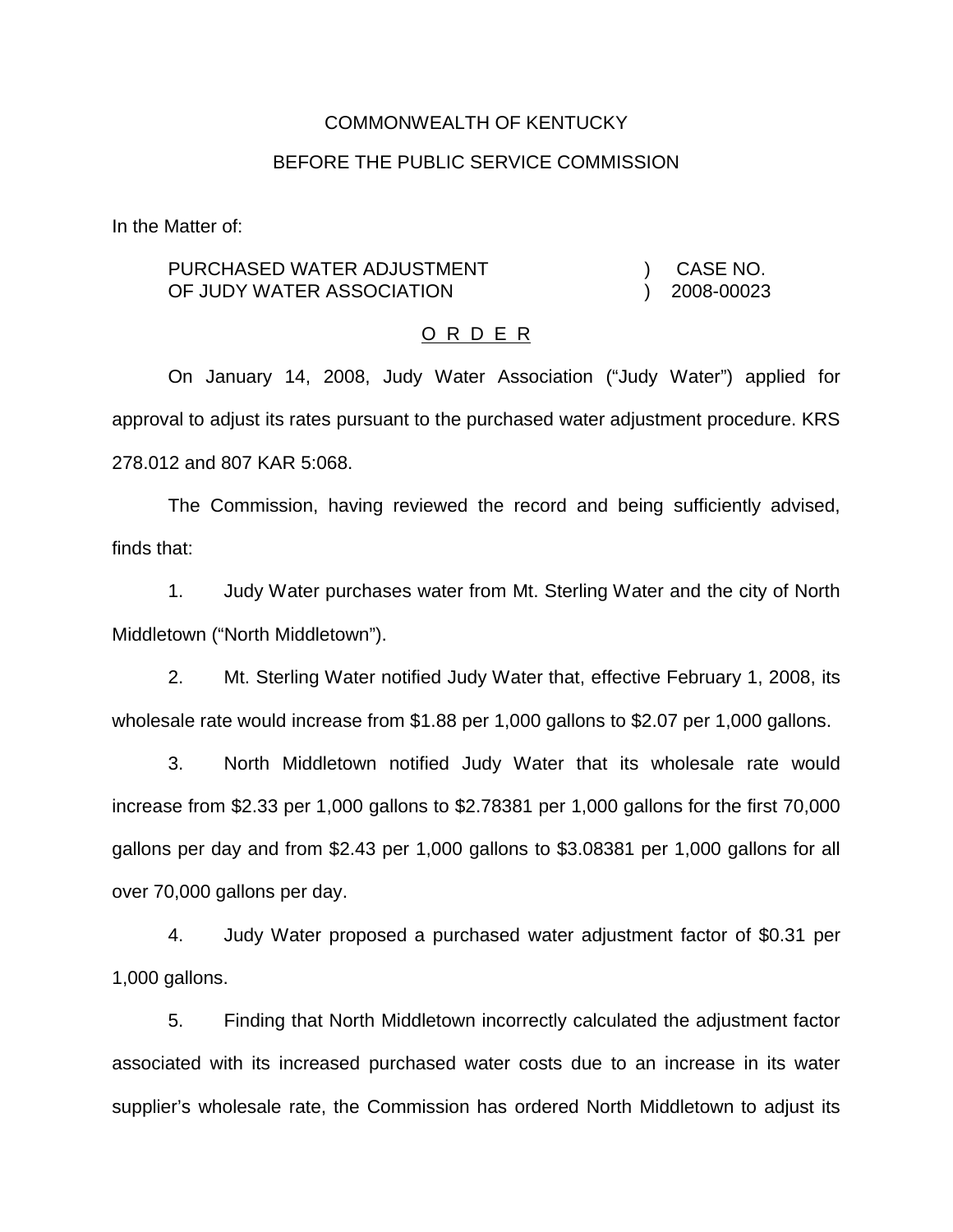wholesale rates to the following levels: \$2.94 per 1,000 for the first 70,000 gallons per day and \$3.07 per 1,000 for all usage over 70,000 gallons per day.<sup>1</sup>

6. During the 12 months ended December 31, 2007, Judy Water purchased 108,565,300 gallons from Mt. Sterling Water and 45,735,000 gallons from North Middletown and sold 144,668,270 gallons. The increase in the cost of purchased water is \$49,131.30, resulting in a purchased water adjustment factor of \$0.34 per 1,000 gallons.

7. The purchased water adjustment factor of \$0.34 per 1,000 gallons is fair, just, and reasonable and should be approved.

IT IS THEREFORE ORDERED that:

1. The rates proposed Judy Water are denied.

2. The purchased water adjustment factor of \$0.34 per 1,000 gallons as calculated in Appendix A is approved.

3. The rates in Appendix B, attached hereto and incorporated herein, are fair, just, and reasonable and are approved for services on or after February 20, 2008.

4. Within 20 days of the date of this Order, Judy Water shall file with the Commission revised tariff sheets showing the rates approved herein.

Case No. 2008-00051, Adjustment of the Wholesale Water Service Rates of the City of North Middletown to Judy Water Association to Reflect Revisions in the Cost of Purchased Water.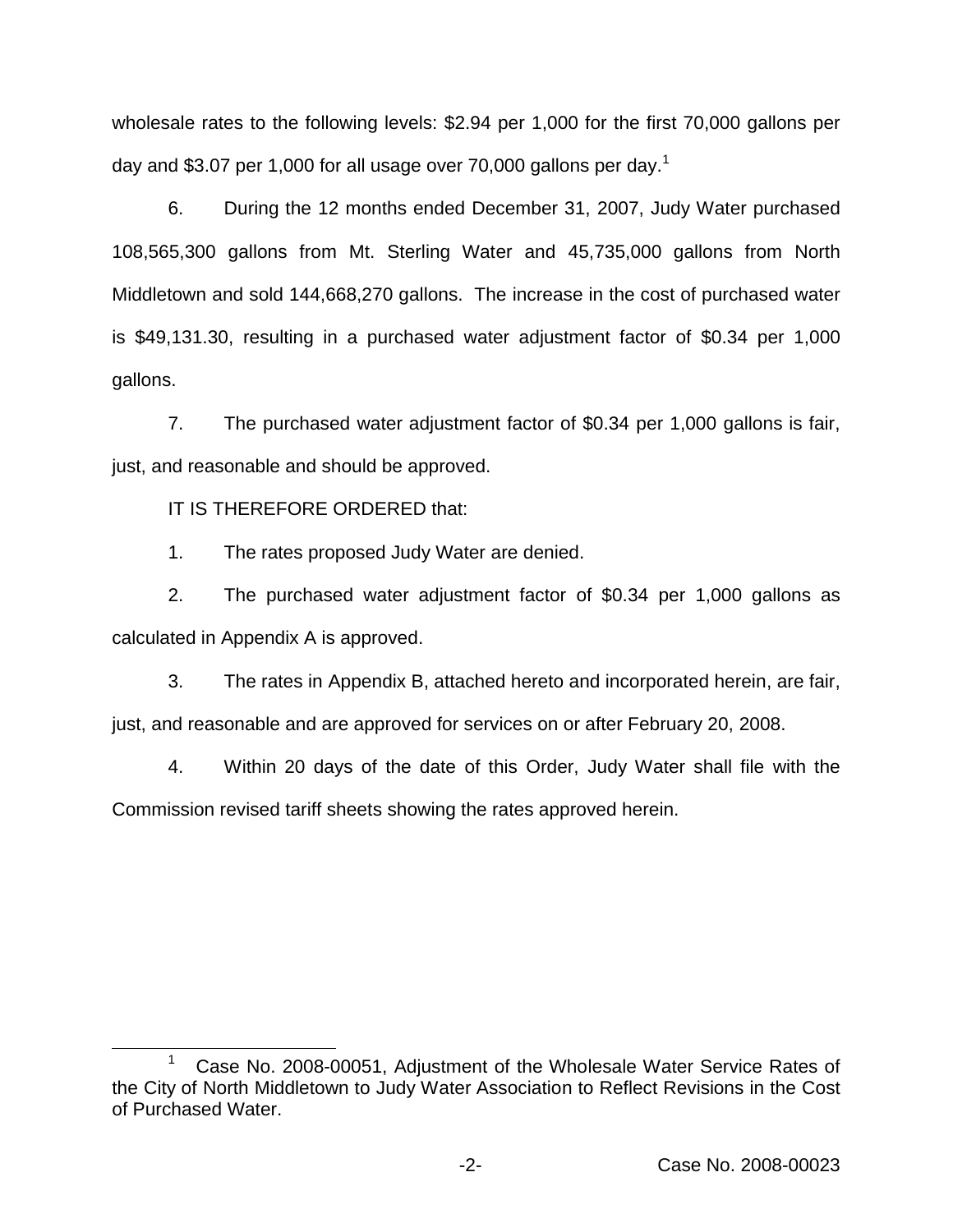Done at Frankfort, Kentucky, this 13<sup>th</sup> day of February, 2008.

By the Commission

ATTEST:

**Executive Director**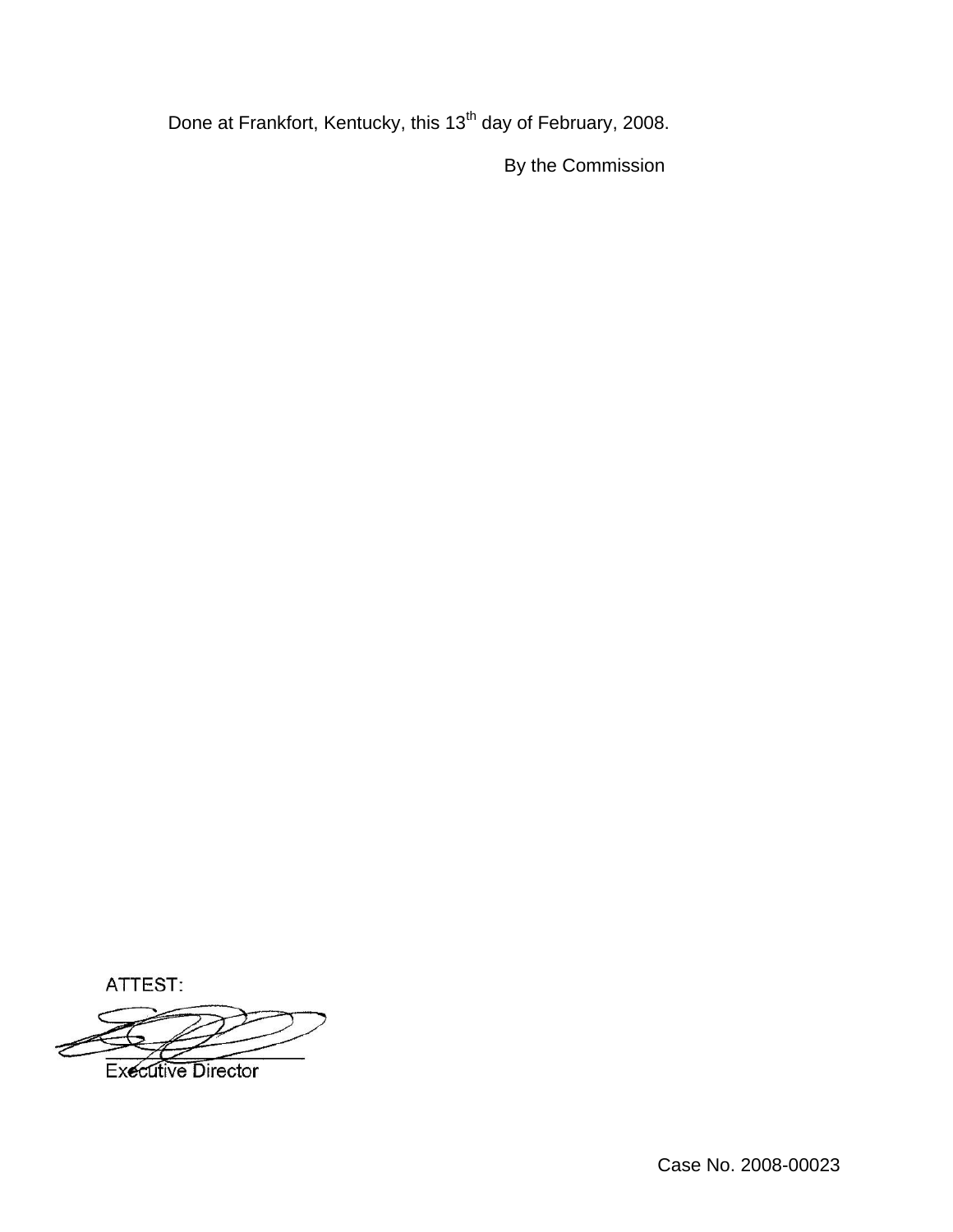# APPENDIX A

# APPENDIX TO AN ORDER OF THE KENTUCKY PUBLIC SERVICE COMMISSION IN CASE NO. 2008-00023 DATED FEBRUARY 13, 2008

| <b>New Rate</b>                             | <b>Base Rate</b>                            |
|---------------------------------------------|---------------------------------------------|
| 108,565,300<br>\$2.07/1,000<br>\$224,730.17 | 108,565,300<br>\$1.88/1,000<br>\$204,102.76 |
|                                             |                                             |
| 25,550,000                                  | 25,550,000                                  |
| \$2.94/1,000                                | \$2.33/1,000                                |
| \$75,117.00                                 | \$59,531.50                                 |
| 20,185,000<br>\$3.07/1,000                  | 20,185,000<br>\$2.43/1,000                  |
| \$61,967.95                                 | \$49,049.55                                 |
|                                             |                                             |

Increased water cost \$ 49,131.30

Increased water cost \$49,131.30 Divided by gallons sold 144,668,270 Purchased water adjustment factor \$0.34 per 1,000 gallons